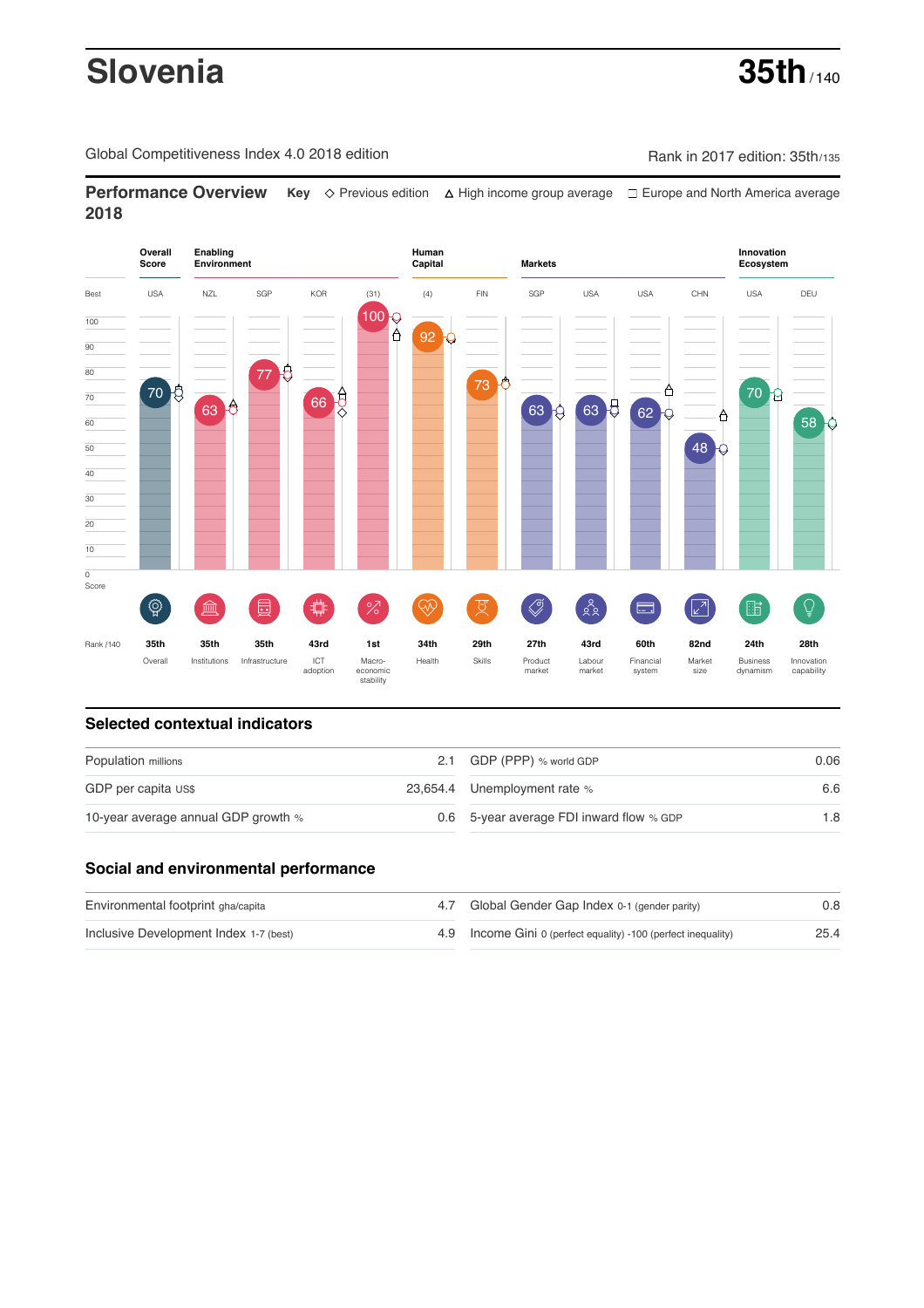### **Slovenia 35th**/140

| <b>Index Component</b>                                                   | Value   | Score *           | Rank/140       | <b>Best Performer</b>       |
|--------------------------------------------------------------------------|---------|-------------------|----------------|-----------------------------|
| 無<br>Pillar 1: Institutions 0-100 (best)                                 |         | 63.1 $\uparrow$   | 35             | <b>New Zealand</b>          |
| 1.01 Organized crime 1-7 (best)                                          | 5.5     | 75.0 ↑            | 28             | Finland                     |
| 1.02 Homicide rate /100,000 pop.                                         | 0.5     | 100.0 $\uparrow$  | $\overline{7}$ | Multiple (9)                |
| 1.03 Terrorism incidence 0 (very high) -100 (no incidence)               | 100.0   | $100.0 =$         | $\mathbf{1}$   | Multiple (24)               |
| 1.04 Reliability of police services 1-7 (best)                           | 5.4     | 72.7 ↑            | 36             | Finland                     |
| 1.05 Social capital 0-100 (high)                                         | 58.4    | 58.4 ↓            | 24             | Australia                   |
| 1.06 Budget transparency 0-100 (best)                                    | 76.9    | $76.9 =$          | 21             | Multiple (2)                |
| 1.07 Judicial independence 1-7 (best)                                    | 3.6     | 42.7 $\sqrt{ }$   | 82             | Finland                     |
| 1.08 Efficiency of legal framework in challenging regulations 1-7 (best) | 2.7     | 27.7 <sub>0</sub> | 111            | Finland                     |
| 1.09 Freedom of the press 0-100 (worst)                                  | 21.7    | 78.3 ↑            | 29             | Norway                      |
| 1.10 Burden of government regulation 1-7 (best)                          | 2.6     | $27.1 +$          | 122            | Singapore                   |
| 1.11 Efficiency of legal framework in settling disputes 1-7 (best)       | 3.1     | 34.4 $\sqrt{ }$   | 97             | Singapore                   |
| 1.12 E-Participation Index 0-1 (best)                                    | 0.81    | $81.5$ 1          | 47             | Multiple (3)                |
| 1.13 Future orientation of government 1-7 (best)                         | 3.5     | 41.0 ↑            | 85             | Singapore                   |
| 1.14 Incidence of corruption 0-100 (best)                                | 61.0    | $61.0 =$          | 31             | New Zealand                 |
| 1.15 Property rights 1-7 (best)                                          | 4.5     | 58.3 ↑            | 59             | Finland                     |
| 1.16 Intellectual property protection 1-7 (best)                         | 4.7     | 62.3 $\uparrow$   | 38             | Finland                     |
| 1.17 Quality of land administration 0-30 (best)                          | 23.5    | $78.3 =$          | 27             | Singapore                   |
| 1.18 Strength of auditing and reporting standards 1-7 (best)             | 4.6     | 59.8 ↑            | 73             | Finland                     |
| 1.19 Conflict of interest regulation 0-10 (best)                         | 7.3     | $73.0 =$          | 20             | Multiple (2)                |
| 1.20 Shareholder governance 0-10 (best)                                  | 6.7     | $67.0 =$          | 32             | Kazakhstan                  |
| 囩<br>Pillar 2: Infrastructure 0-100 (best)                               |         | 76.9 ↑            | 35             | Singapore                   |
| 2.01 Road connectivity index 0-100 (best)                                | 69.7    | $69.7 =$          | 58             | <b>United States</b>        |
| 2.02 Quality of roads 1-7 (best)                                         | 4.7     | 61.0 $\uparrow$   | 41             | Singapore                   |
| 2.03 Railroad density km of roads/square km                              | 59.6    | $100.0 =$         | 11             | Multiple (20)               |
| 2.04 Efficiency of train services 1-7 (best)                             | 3.2     | 36.9 $\sqrt{ }$   | 67             | Switzerland                 |
| 2.05 Airport connectivity score                                          | 8,559.7 | $30.4 +$          | 101            | Multiple (8)                |
| 2.06 Efficiency of air transport services 1-7 (best)                     | 4.6     | 60.6 $\sqrt{ }$   | 64             | Singapore                   |
| 2.07 Liner Shipping Connectivity Index 0-157.1 (best)                    | 37.4    | 37.4 $\uparrow$   | 44             | Multiple (4)                |
| 2.08 Efficiency of seaport services 1-7 (best)                           | 4.7     | 61.2 $\sqrt{ }$   | 36             | Singapore                   |
| 2.09 Electrification rate % pop.                                         | 100.0   | $100.0 =$         | 1              | Multiple (66)               |
| 2.10 Electric power transmission and distribution losses % output        | 5.7     | 98.2 $\sqrt{ }$   | 25             | Multiple (9)                |
| 2.11 Exposure to unsafe drinking water % pop.                            | 6.3     | $95.6 =$          | 37             | Multiple (23)               |
| 2.12 Reliability of water supply 1-7 (best)                              | 6.6     | 92.9 $\uparrow$   | 18             | Switzerland                 |
| ₩<br>Pillar 3: ICT adoption 0-100 (best)                                 |         | 65.6 ↑            | 43             | Korea, Rep.                 |
| 3.01 Mobile-cellular telephone subscriptions /100 pop.                   | 117.5   | 97.9 个            | 74             | Multiple (68)               |
| 3.02 Mobile-broadband subscriptions /100 pop.                            | 70.0    | n/a               | 65             | <b>United Arab Emirates</b> |
| 3.03 Fixed-broadband Internet subscriptions /100 pop.                    | 28.9    | 57.9 个            | 28             | Switzerland                 |
|                                                                          | 8.0     | n/a               | 25             |                             |
| 3.04 Fibre Internet subscriptions /100 pop.                              | 75.5    | 75.5 个            | 43             | Korea, Rep.<br>Iceland      |
| 3.05 Internet users % pop.                                               |         |                   |                |                             |
| <sup>%</sup> Pillar 4: Macroeconomic stability 0-100 (best)              |         | 100.0 $\uparrow$  | 1              | Multiple (31)               |
| 4.01 Inflation annual % change                                           | 0.7     | 100.0 $\uparrow$  | 1              | Multiple (74)               |
| 4.02 Debt dynamics 0-100 (best)                                          | 100.0   | $100.0 =$         | $\mathbf{1}$   | Multiple (36)               |
| ųÿ<br>Pillar 5: Health 0-100 (best)                                      |         | $91.6$ ↑          | 34             | Multiple (4)                |
| 5.01 Healthy life expectancy years                                       | 69.3    | 91.6 ↑            | 33             | Multiple (4)                |
| 섯<br>Pillar 6: Skills 0-100 (best)                                       |         | 73.5 ↑            | 29             | <b>Finland</b>              |
| 6.01 Mean years of schooling Years                                       | 12.4    | $82.5 =$          | 21             | Finland                     |
| 6.02 Extent of staff training 1-7 (best)                                 | 4.3     | $55.1$ 1          | 44             | Switzerland                 |
| 6.03 Quality of vocational training 1-7 (best)                           | 4.2     | 52.7 $\uparrow$   | 61             | Switzerland                 |
| 6.04 Skillset of graduates 1-7 (best)                                    | 4.3     | 55.7 个            | 48             | Switzerland                 |
| 6.05 Digital skills among population 1-7 (best)                          | 4.8     | 63.9 $\sqrt{ }$   | 34             | Sweden                      |
| 6.06 Ease of finding skilled employees 1-7 (best)                        | 4.3     | 54.4 $\sqrt{ }$   | 61             | <b>United States</b>        |
| School life expectancy Years<br>6.07                                     | 17.2    | $95.6 =$          | 16             | Multiple (9)                |
| 6.08 Critical thinking in teaching 1-7 (best)                            | 3.2     | 36.0 $\sqrt{ }$   | 86             | <b>United States</b>        |
| 6.09 Pupil-to-teacher ratio in primary education Ratio                   | 16.9    | $82.7 =$          | 55             | Multiple (6)                |